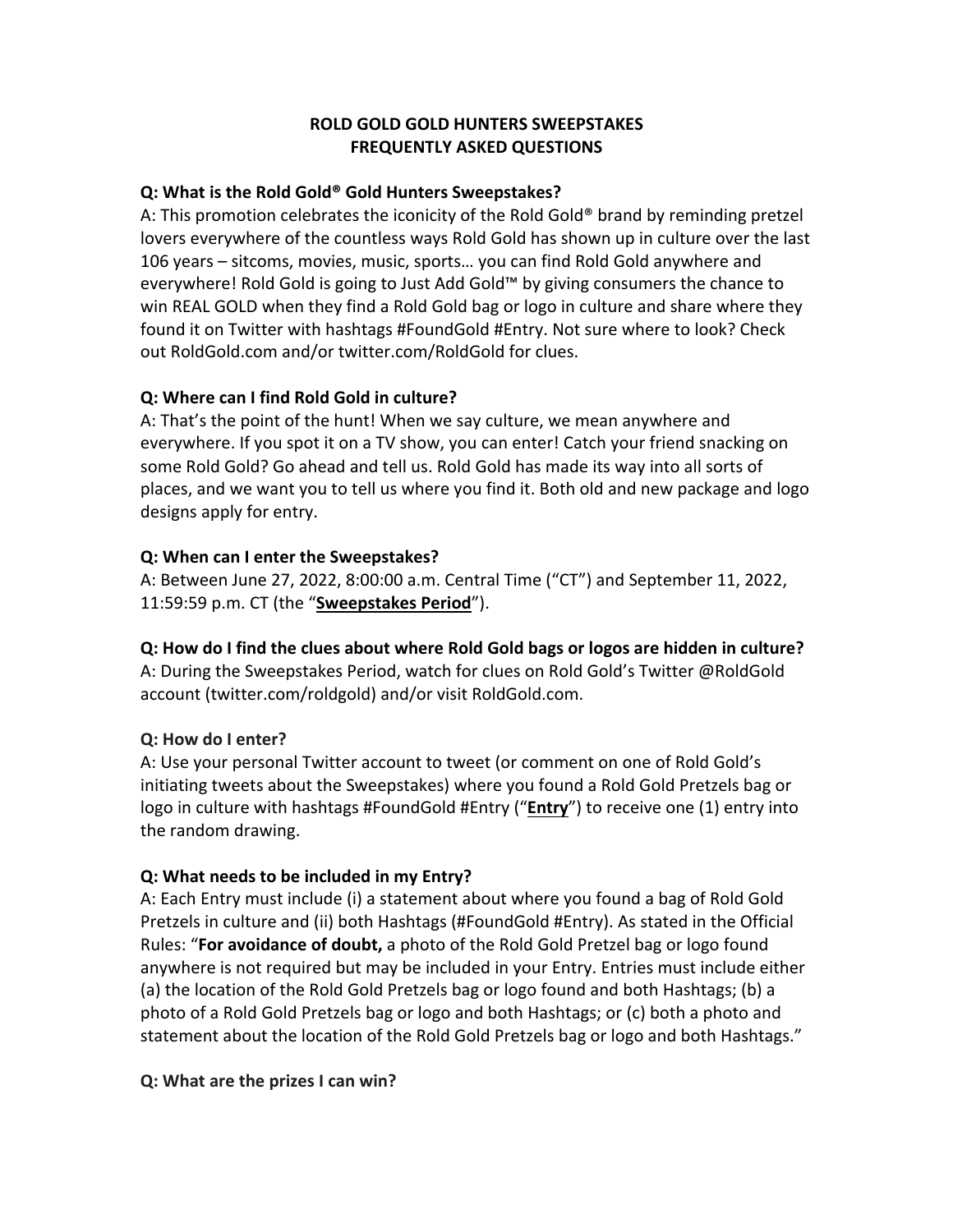A: Sixty (60) prizes will be awarded (subject to verification of all selected winners). Each confirmed winner will receive their choice of either a one (1) ounce Credit Suisse gold bar valued at \$1,938.69, based on the price of a one (1) oz. Credit Suisse gold bar as of May 26, 2022 (apmex.com) **OR** a cash alternative of \$1,938.69 (awarded in the form of a check, payable to winner).

## **Q: How are the winners determined?**

A: Potential winners will be selected via a random drawing on or about September 13, 2022 from among all eligible Entries received for the Sweepstakes.

## **Q: How many times can I enter the Sweepstakes?**

A: There is a limit of one (1) Entry per person/Twitter account per day.

## **Q: Who can participate in the Sweepstakes?**

A: Anyone who is a legal resident of one of the fifty (50) United States or the District of Columbia and 18 years of age or older (19 or older for residents of Alabama or Nebraska) at the time of entry.

# **Q: Do I need to follow @RoldGold for my entry to be valid?**

A: No, following @RoldGold on Twitter is not a requirement for entry.

# **Q: What if I don't have a Twitter account?**

A: You can create a free Twitter account by following the onscreen instructions to register at http://twitter.com. To participate in the Sweepstakes, your Twitter setting must be set to "unprotected" and "public" in order for your Entry to be viewable by Sponsor and allow direct messages from anyone so that you may be contacted if you are selected as a winner.

# **Q: How will I be notified if I win?**

A: You'll be notified via direct message ("DM") through your Twitter account. The DM will provide you with the information on how to claim your prize. See Section 7 of the Official Rules for more details regarding the time period(s) in which you must respond to the DM and instructions to claim your prize. **Be sure your Twitter setting is "unprotected" and "public" so we can contact you if you've been selected as a potential winner.**

## **Q: When will prizes be delivered?**

A: Prizes will be mailed to winners within twelve (12) weeks once all of the selected winners are verified and confirmed as eligible.

## **Q: Where can I find a bag Rold Gold Pretzels to eat?**

A: Visit www.fritolay.com/where-to-buy